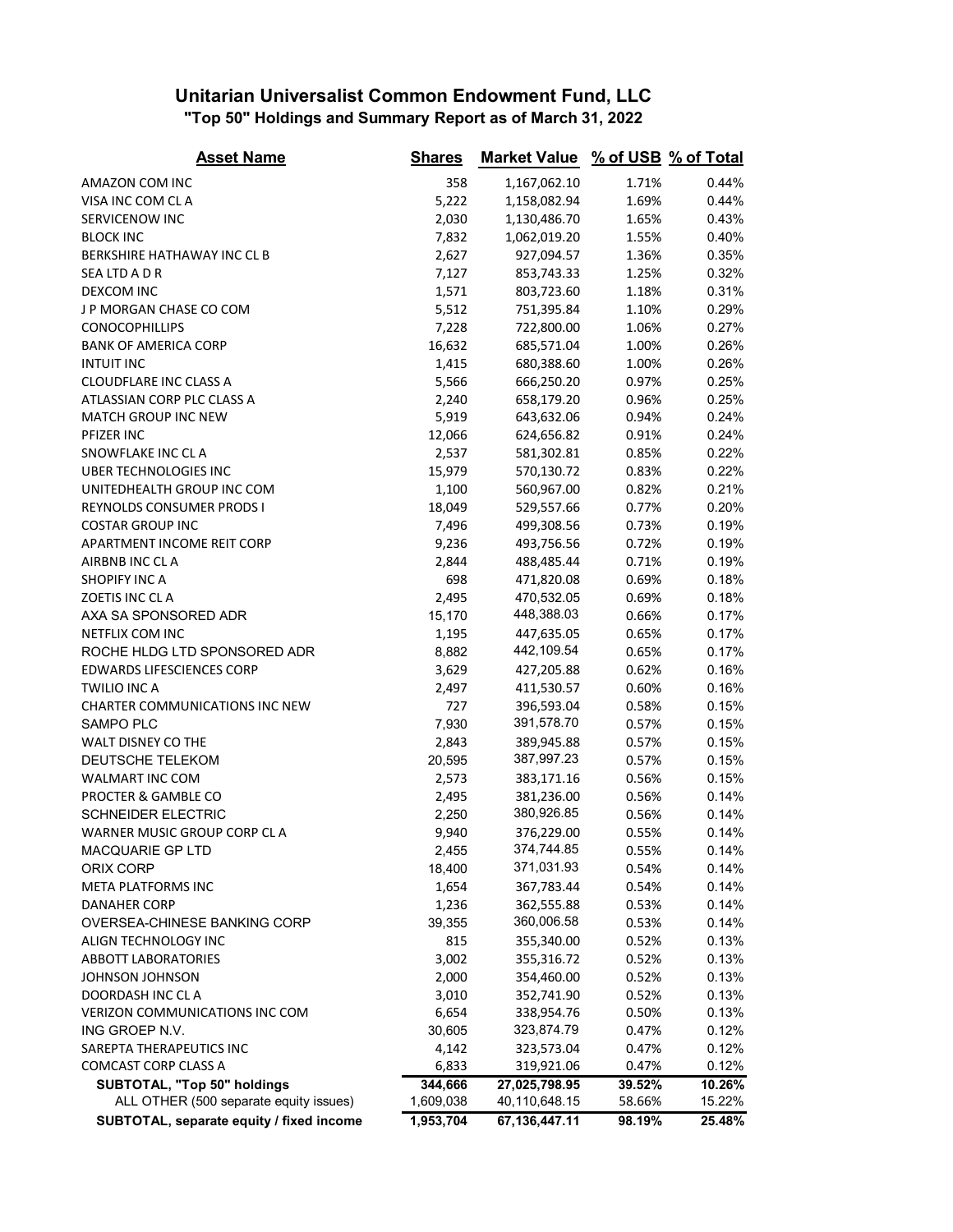| Cash / Cash Equivalents / Other           |           |                |         |         |
|-------------------------------------------|-----------|----------------|---------|---------|
| CASH / CASH EQUIVALENTS                   |           | 1,016,419.24   | 1.49%   | 0.39%   |
| <b>DIVIDEND ACCRUAL</b>                   |           | 66,532.67      | 0.10%   | 0.03%   |
| SHAREHOLDER ADVOCACY                      | 925       | 157,768.00     | 0.23%   | 0.06%   |
| TOTAL, separate equity / fixed income     | 1,954,629 | 68,377,167.02  | 100.00% | 25.95%  |
| Pooled Investment / Other Holdings:       |           |                |         |         |
| <b>Acadian Emerging Markets</b>           |           | 12,027,034.30  |         | 4.56%   |
| <b>Baxter Street</b>                      |           | 11,159,538.28  |         | 4.24%   |
| <b>Brandywine Global Opp FI</b>           |           | 11,565,345.65  |         | 4.39%   |
| <b>Brockton Capital Fund III</b>          |           | 1,989,703.39   |         | 0.76%   |
| <b>Canvas Distressed Credit Fund</b>      |           | 1,208,133.54   |         | 0.46%   |
| Entrust Class X                           |           | 509,885.86     |         | 0.19%   |
| <b>FEG Private Opportunities</b>          |           | 1,799,745.00   |         | 0.68%   |
| <b>GCM Grosvenor Advance</b>              |           | 630,690.16     |         | 0.24%   |
| Generation IM SS Fund III                 |           | 2,229,027.00   |         | 0.85%   |
| <b>GQG Partners Global Equity</b>         |           | 16,581,643.00  |         | 6.29%   |
| <b>HCAP Partners IV LP</b>                |           | 1,688,392.00   |         | 0.64%   |
| <b>HCAP Partners V LP</b>                 |           | 402,109.00     |         | 0.15%   |
| Lindsell Train Global Equity LLC          |           | 13,871,877.00  |         | 5.26%   |
| LS Multi Sector                           |           | 11,709,681.30  |         | 4.44%   |
| <b>MFS International Concentrated</b>     |           | 15,993,137.44  |         | 6.07%   |
| <b>OCP</b>                                |           | 2,603,908.69   |         | 0.99%   |
| Ownership Capital                         |           | 15,060,468.00  |         | 5.72%   |
| <b>RBC Global Emerging Markets</b>        |           | 10,218,668.00  |         | 3.88%   |
| <b>RRG Sustainable</b>                    |           | 768,437.01     |         | 0.29%   |
| <b>SJF Ventures</b>                       |           | 2,934,546.00   |         | 1.11%   |
| <b>SSgA Treasury</b>                      |           | 13,468,103.93  |         | 5.11%   |
| Ssga TIPS                                 |           | 4,673,139.84   |         | 1.77%   |
| Stone Castle FICA for Impact              |           | 15,992,310.94  |         | 6.07%   |
| <b>Wellington SMID</b>                    |           | 10,226,967.44  |         | 3.88%   |
| UUCEF CASH, NET OF ACCRUED EXPENSES       |           | 13,030,942.62  |         | 4.95%   |
| <b>COMMUNITY INVESTMENTS</b>              |           | 2,754,800.51   |         | 1.05%   |
| TOTAL, pooled investment / other holdings |           | 195,098,235.90 |         | 74.05%  |
| <b>GRAND TOTAL</b>                        |           | 263,475,402.92 |         | 100.00% |
|                                           |           |                |         |         |

## **Unitarian Universalist Common Endowment Fund, LLC**

| Security Holdings Report as of March 31, 2022 |               |                     |  |
|-----------------------------------------------|---------------|---------------------|--|
| <b>Asset Name</b>                             | <b>Shares</b> | <b>Market Value</b> |  |
|                                               |               |                     |  |
| 10X GENOMICS INC CL A COM                     | 2,436         | 185,306.52          |  |
| <b>1LIFE HEALTHCARE INC</b>                   | 3,989         | 44,198.12           |  |
| 3M <sub>CO</sub>                              | 591           | 87,988.08           |  |
| A E S CORP                                    | 439           | 11,295.47           |  |
| <b>ABBOTT LABORATORIES</b>                    | 3,002         | 355,316.72          |  |
| <b>ABBVIE INC</b>                             | 493           | 79,920.23           |  |
| ABCELLERA BIOLOGICS INC                       | 2,963         | 28,889.25           |  |
| ACI WORLDWIDE INC                             | 4,039         | 127, 188.11         |  |
| ACTIVISION BLIZZARD INC                       | 840           | 67,292.40           |  |
| <b>ADAPTHEALTH CORP</b>                       | 4,626         | 74,154.78           |  |
| ADIDAS AG                                     | 910           | 214,551.19          |  |
| AFLAC INC                                     | 1,250         | 80,487.50           |  |
| AGILENT TECHNOLOGIES INC                      | 266           | 35, 199. 78         |  |
| AIA GROUP LTD                                 | 21,599        | 227,397.09          |  |
| AIR PRODUCTS CHEMICALS INC                    | 853           | 213,173.23          |  |
| AIRBNB INC CL A                               | 2,232         | 383,368.32          |  |
| AIRBNB INC CL A                               | 612           | 105,117.12          |  |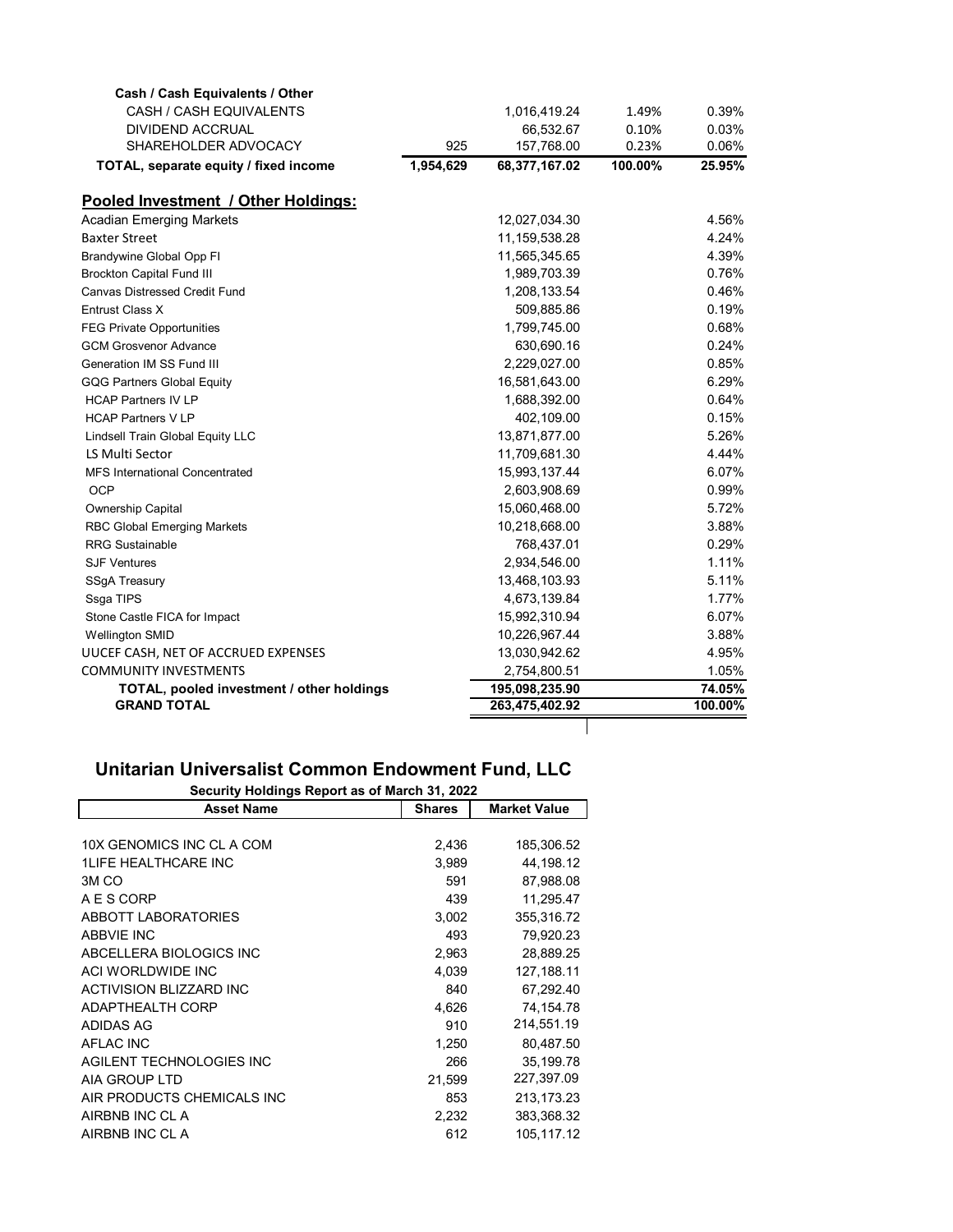| ALASKA AIR GROUP INC                 | 107     | 6,207.07     |
|--------------------------------------|---------|--------------|
| ALGONOUIN POWER UTILITIES            | 7,641   | 118,588.32   |
| ALIBABA GROUP HLDG LTD SPONSORED ADS | 1,180   | 128,384.00   |
| ALIGN TECHNOLOGY INC                 | 815     | 355,340.00   |
| <b>ALKERMES PLC</b>                  | 253     | 6,656.43     |
| <b>ALLEGHANY CORP</b>                | 112     | 94,864.00    |
| ALLEGRO MICROSYSTEMS INC             | 1,639   | 46,547.60    |
| <b>ALLIANT ENERGY CORP</b>           | 961     | 60,043.28    |
| <b>ALLSTATE CORP</b>                 | 605     | 83,798.55    |
| ALPHABET INC CL A                    | 30      | 83,440.50    |
| <b>AMAZON COM INC</b>                | 358     | 1,167,062.10 |
| <b>AMDOCS LTD</b>                    | 358     | 29,431.18    |
| AMERICAN AIRLINES GROUP INC          | 289     | 5,274.25     |
| AMERICAN EXPRESS CO                  | 476     | 89,012.00    |
| AMERICAN FINL GROUP INC OHIO         | 1,213   | 176,637.06   |
| AMERICAN INTERNATIONAL GROUP         | 2,281   | 143,178.37   |
| AMERICAN WATER WORKS CO INC          | 77      | 12,745.81    |
| AMERIPRISE FINL INC                  | 319     | 95,814.84    |
| AMERISOURCEBERGEN CORP               | 1,083   | 167,550.93   |
| <b>AMETEK INC</b>                    | 646     | 86,034.28    |
| ANALOG DEVICES INC                   | 1,160   | 191,608.80   |
| <b>ANAPLAN INC</b>                   | 1,952   | 126,977.60   |
| <b>ANTHEM INC</b>                    | 478     | 234,803.16   |
| APA CORPORATION COM                  | 380     | 15,705.40    |
| APARTMENT INCOME REIT CORP           | 9,236   | 493,756.56   |
| <b>APPLE INC</b>                     | 72      | 12,571.92    |
| <b>APTIV PLC SHS</b>                 | 222     | 26,575.62    |
| ARCHER DANIELS MIDLAND CO            | 2,602   | 234,856.52   |
| ARISTA NETWORKS INC                  | 60      | 8,338.80     |
| ARRAY TECHNOLOGIES INC               | 3,375   | 38,036.25    |
| <b>ARROW ELECTRS INC</b>             | 893     | 105,936.59   |
| ARROWHEAD PHARMACEUTICALS INC        | 1,279   | 58,821.21    |
| ASSA ABLOY                           | 10,915  | 298,542.13   |
| AT T INC                             | 10,550  | 249,296.50   |
| ATLAS COPCO AB                       | 4,265   | 196,559.60   |
| ATLASSIAN CORP PLC CLASS A           | 2,240   | 658,179.20   |
| <b>ATMOS ENERGY CORP</b>             | 2,477   | 295,976.73   |
| <b>ATRICURE INC</b>                  | 1,668   | 109,537.56   |
| AUTODESK INC                         | 75      | 16,076.25    |
| AVALONBAY COMMUNITIES INC            | 332     | 82,458.84    |
| AVANGRID INC                         | 427     | 19,957.98    |
| <b>AVANTOR INC</b>                   | 373     | 12,614.86    |
| <b>AVERY DENNISON CORP</b>           | 9       | 1,565.73     |
| <b>AVIENT CORPORATION</b>            | 2,895   | 138,960.00   |
| AVNET INC                            | 1,657   | 67,257.63    |
| AXA SA SPONSORED ADR                 | 15,170  | 448,388.03   |
| AXON ENTERPRISE INC                  | 853     | 117,483.69   |
| AXSOME THERAPEUTICS INC              | 1,210   | 50,081.90    |
| AZEK CO INC CL A                     | 8,210   | 203,936.40   |
| <b>AZENTA INC</b>                    | 1,321   | 109,484.48   |
| <b>BAKER HUGHES COMPANY</b>          | 959     | 34,917.19    |
| <b>BANK OF AMERICA CORP</b>          | 16,632  | 685,571.04   |
| BANK OF NEW YORK MELLON CORP         | 2,238   | 111,071.94   |
| <b>BANK RAKYAT INDONESIA</b>         | 563,389 | 182,794.97   |
| <b>BARRATT DEVEL</b>                 | 34,980  | 240,598.72   |
| BATH BODY WORKS INC COM              | 731     | 34,941.80    |
| BAXTER INTERNATIONAL INC             | 684     | 53,037.36    |
| <b>BEAM THERAPEUTICS INC</b>         | 712     | 40,797.60    |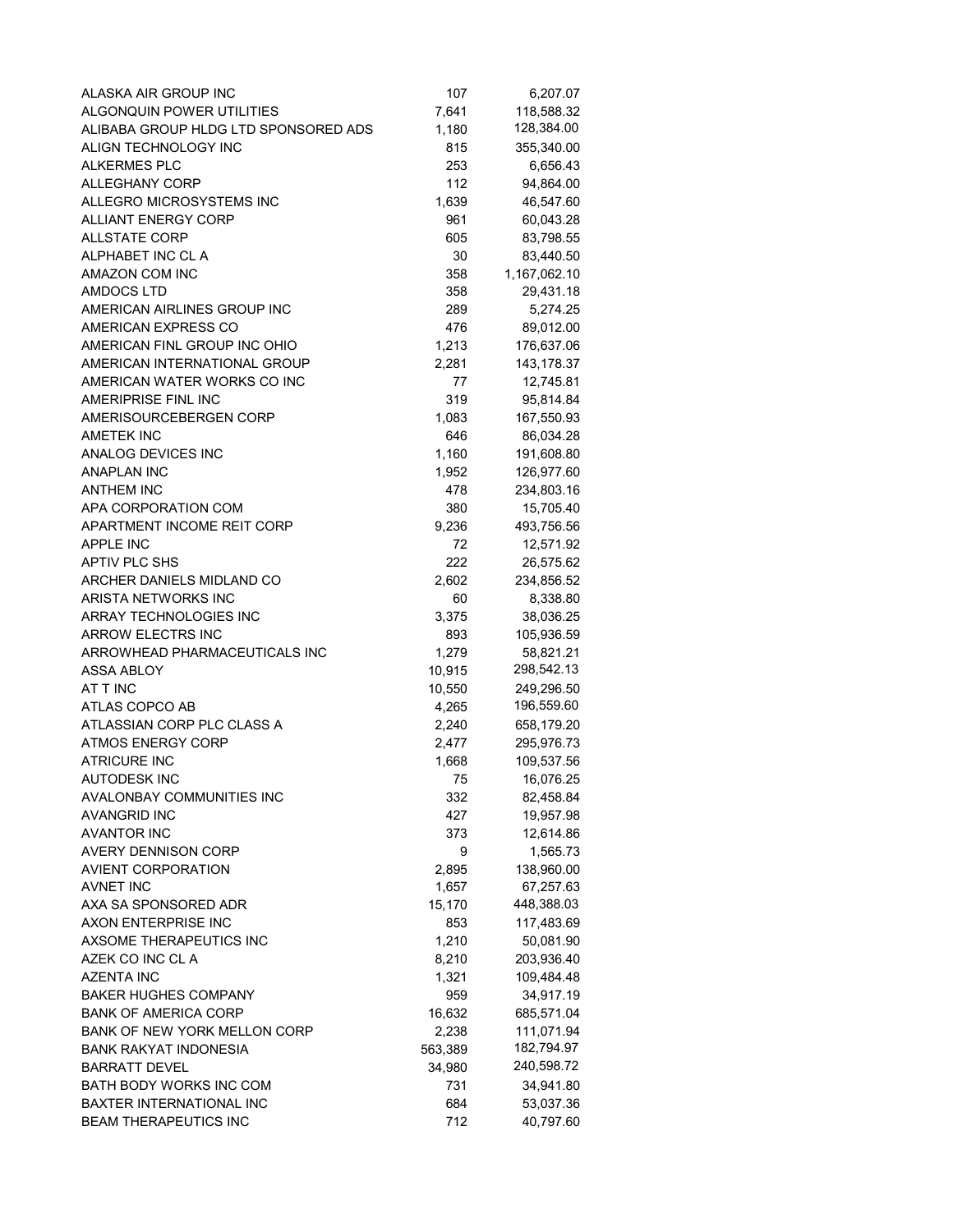| BECTON DICKINSON AND CO                  | 602    | 160,132.00   |
|------------------------------------------|--------|--------------|
| BERKELEY LTS INC COM                     | 2,394  | 17,021.34    |
| BERKSHIRE HATHAWAY INC CL B              | 2,627  | 927,094.57   |
| BEST BUY CO INC                          | 141    | 12,816.90    |
| BIGCOMMERCE HLDGS INC COM SER 1          | 1,172  | 25,678.52    |
| BILL COM HOLDINGS INC                    | 96     | 21,771.84    |
| <b>BIOGEN INC</b>                        | 142    | 29,905.20    |
| BIOHAVEN PHARMACEUTICAL HOLD             | 531    | 62,960.67    |
| <b>BIONTECH SE ADR</b>                   | 925    | 157,768.00   |
| <b>BLACKLINE INC</b>                     | 1,875  | 137,287.50   |
| <b>BLACKSTONE GROUP INC CLASS A</b>      | 1,379  | 175,050.26   |
| <b>BLOCK INC</b>                         | 7,832  | 1,062,019.20 |
| BOOT BARN HOLDINGS INC                   | 1,280  | 121,331.20   |
| <b>BOSTON SCIENTIFIC CORP</b>            | 2,596  | 114,976.84   |
| BOYD GAMING CORPORATION                  | 2,735  | 179,908.30   |
| <b>BRIDGEBIO PHARMA INC</b>              | 3,032  | 30,774.80    |
| <b>BRIGHTHOUSE FINL INC</b>              | 680    | 35,128.80    |
| <b>BRISTOL MYERS SQUIBB CO</b>           | 2,237  | 163,368.11   |
| <b>BROADCOM INC</b>                      | 65     | 40,929.20    |
| <b>BROOKFIELD INFRASTRUCTURE PART LP</b> | 126    | 8,344.98     |
| BROOKFIELD RENEWABLE CORP CL A           | 3,071  | 134,509.80   |
| <b>BUNGE LIMITED</b>                     | 862    | 95,518.22    |
| <b>BURBERRY GROUP PLC</b>                | 4,580  | 100,946.50   |
| C A E INC                                | 954    | 24,880.32    |
| C H ROBINSON WORLDWIDE INC               | 272    | 29,297.12    |
| C3 AI INC CL A                           | 1,039  | 23,585.30    |
| CALLAWAY GOLF CO                         | 5,193  | 121,620.06   |
| CAPITAL ONE FINL CORP                    | 637    | 83,631.73    |
| <b>CARNIVAL CORP</b>                     | 100    | 2,022.00     |
| CASEYS GEN STORES INC                    | 731    | 144,862.27   |
| <b>CATALENT INC</b>                      | 271    | 30,053.90    |
| <b>CBOE GLOBAL MKTS INC</b>              | 166    | 18,993.72    |
| <b>CBRE GROUP INC</b>                    | 1,777  | 162,631.04   |
| CELANESE CORP SER A                      | 486    | 69,434.82    |
| <b>CENTENE CORP</b>                      | 714    | 60,111.66    |
| CENTENNIAL RESOURCE DEV INC CL A         | 12,678 | 102,311.46   |
| CENTERPOINT ENERGY INC                   | 2,167  | 66,396.88    |
| CF INDS HLDGS INC                        | 957    | 98,628.42    |
| CHARTER COMMUNICATIONS INC NEW           | 644    | 351,314.88   |
| CHARTER COMMUNICATIONS INC NEW           | 83     | 45,278.16    |
| CHENIERE ENERGY INC                      | 77     | 10,676.05    |
| CHOICE HOTELS INTL INC                   | 356    | 50,466.56    |
| CHUBB LIMITED COM                        | 350    | 74,865.00    |
| <b>CIENA CORP</b>                        | 476    | 28,859.88    |
| <b>CIGNA CORP</b>                        | 739    | 177,071.79   |
| <b>CISCO SYSTEMS INC</b>                 | 5,422  | 302,330.72   |
| <b>CITIGROUP INC</b>                     | 5,226  | 279,068.40   |
| <b>CLARUS CORPORATION</b>                | 4,713  | 107,362.14   |
| <b>CLOROX CO</b>                         | 24     | 3,336.72     |
| CLOUDFLARE INC CLASS A                   | 5,130  | 614,061.00   |
| CLOUDFLARE INC CLASS A                   | 436    | 52,189.20    |
| CME GROUP INC                            | 613    | 145,808.18   |
| CNA FINANCIAL CORP                       | 644    | 31,311.28    |
| CNX RESOURCES CORP                       | 2,610  | 54,079.20    |
| COCA COLA COMPANY                        | 2,512  | 155,744.00   |
| COGNIZANT TECH SOLUTIONS CL A            | 526    | 47,166.42    |
| COLGATE PALMOLIVE CO                     | 1,466  | 111,166.78   |
| COMCAST CORP CLASS A                     | 6,833  | 319,921.06   |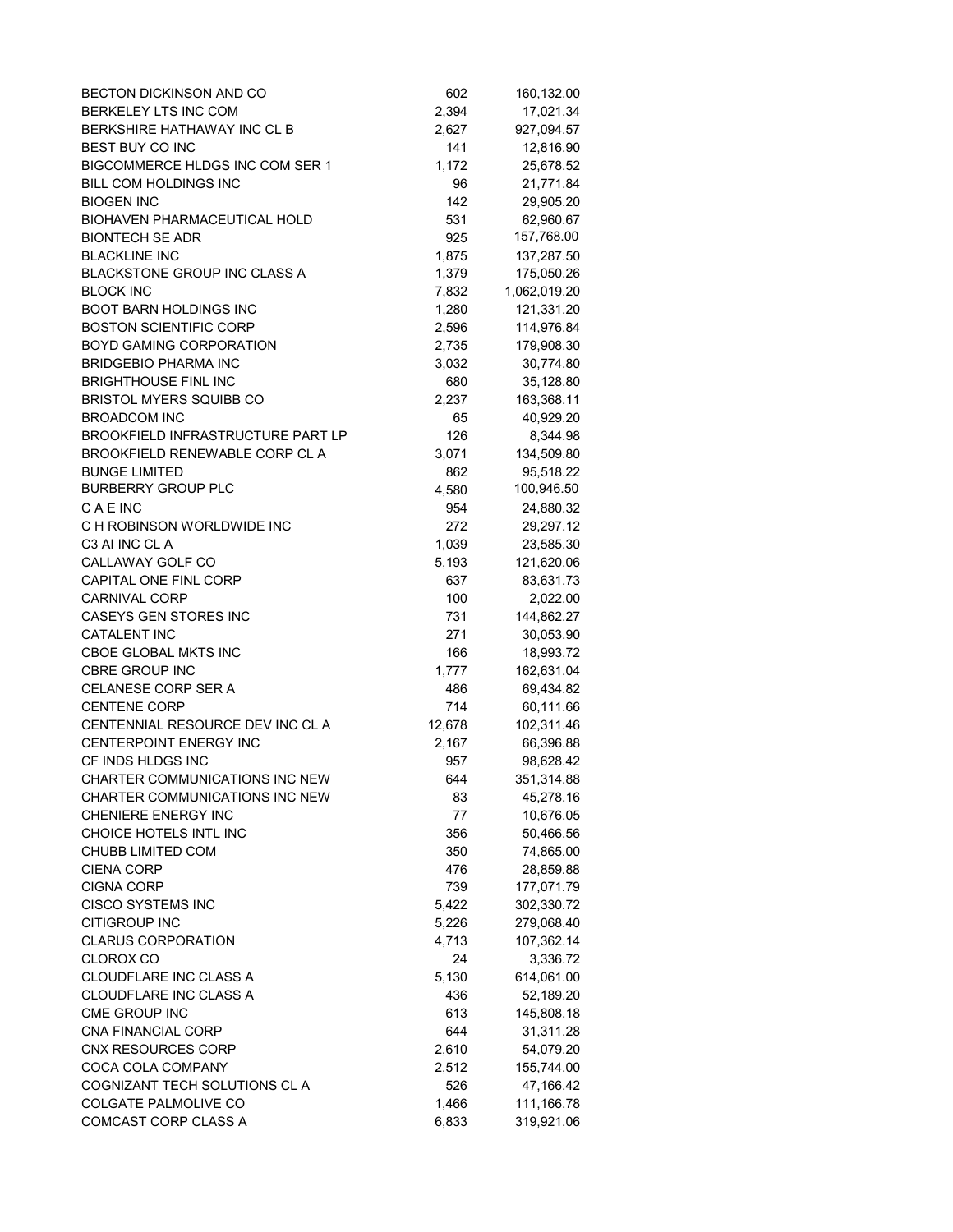| <b>COMERICA INC</b>                           | 286    | 25,862.98               |
|-----------------------------------------------|--------|-------------------------|
| COMMSCOPE HLDG CO INC                         | 100    | 788.00                  |
| <b>CONAGRA BRANDS INC</b>                     | 574    | 19,269.18               |
| <b>CONCENTRIX CORP</b>                        | 360    | 59,961.60               |
| <b>CONOCOPHILLIPS</b>                         | 7,228  | 722,800.00              |
| COPA HOLDINGS SA CL A                         | 228    | 19,069.92               |
| <b>CORNING INC</b>                            | 497    | 18,344.27               |
| <b>CORPORATE OFFICE PPTYS TR</b>              | 156    | 4,452.24                |
| <b>COSTAR GROUP INC</b>                       | 7,406  | 493,313.66              |
| <b>COSTAR GROUP INC</b>                       | 90     | 5,994.90                |
| COTY INC COM CL A                             | 1,236  | 11,111.64               |
| <b>CREDICORP LTD</b>                          | 40     | 6,874.80                |
| <b>CRODA INTL</b>                             | 2,017  | 209,267.82              |
| CROWN HOLDINGS INC                            | 852    | 106,576.68              |
| <b>CRYOPORT INC</b>                           | 1,530  | 53,412.30               |
| <b>CSX CORP</b>                               | 1,836  | 68,758.20               |
| <b>CUBESMART</b>                              | 271    | 14,100.13               |
| <b>CUMMINS INC</b>                            | 101    | 20,716.11               |
| <b>CVS HEALTH CORP</b>                        | 2,446  | 247,559.66              |
| <b>D R HORTON INC</b>                         | 243    | 18,105.93               |
| D T E ENERGY CO                               | 326    | 43,100.46               |
| <b>DAIKIN INDUSTRIES</b>                      | 1,300  | 240,024.72              |
| <b>DANAHER CORP</b>                           | 1,236  | 362,555.88              |
| DARDEN RESTAURANTS INC                        | 205    | 27,254.75               |
| DATADOG INC CLASS A                           | 285    | 43,168.95               |
| DATTO HLDG CORP                               | 1,067  | 28,510.24               |
| <b>DECHRA PHARMA</b>                          | 3,100  | 165,550.30              |
| DEERE CO                                      |        |                         |
| DELL TECHNOLOGIES C                           | 201    | 83,507.46               |
|                                               | 127    | 6,374.13                |
| DELTA AIR LINES INC<br>DEUTSCHE TELEKOM       | 957    | 37,868.49<br>387,997.23 |
|                                               | 20,595 |                         |
| <b>DEVON ENERGY CORP</b>                      | 980    | 57,947.40               |
| <b>DEXCOM INC</b><br>DICKS SPORTING GOODS INC | 1,571  | 803,723.60              |
|                                               | 123    | 12,302.46               |
| DIGITAL REALTY TRUST INC                      | 64     | 9,075.20                |
| <b>DISCOVER FINL SVCS</b>                     | 9      | 991.71                  |
| <b>DISCOVERY INC A</b>                        | 648    | 16,148.16               |
| <b>DOLLAR TREE INC</b>                        | 202    | 32,350.30               |
| DOMINION ENERGY INC                           | 2,552  | 216,843.44              |
| <b>DOMINOS PIZZA INC</b>                      | 15     | 6,105.15                |
| DOORDASH INC CL A                             | 2,799  | 328,014.81              |
| DOORDASH INC CL A                             | 211    | 24,727.09               |
| <b>DOVER CORP</b>                             | 1,209  | 189,692.10              |
| DOW INC                                       | 1,061  | 67,606.92               |
| DRAFTKINGS INC COM CL A                       | 1,313  | 25,564.11               |
| DS SMITH PLC                                  | 40,255 | 170,718.62              |
| DUCK CREEK TECHNOLOGIES INC                   | 899    | 19,885.88               |
| DUPONT DE NEMOURS INC WI                      | 747    | 54,964.26               |
| DXC TECHNOLOGY CO                             | 241    | 7,863.83                |
| <b>DYNATRACE INC</b>                          | 721    | 33,959.10               |
| ECOLAB INC                                    | 553    | 97,637.68               |
| EDISON INTERNATIONAL                          | 1,176  | 82,437.60               |
| <b>EDWARDS LIFESCIENCES CORP</b>              | 3,629  | 427,205.88              |
| EISAI CO., LTD                                | 2,100  | 98,100.93               |
| ELECTRONIC ARTS INC                           | 226    | 28,591.26               |
| ELI LILLY CO                                  | 455    | 130,298.35              |
| ENCOMPASS HEALTH CORPORATION                  | 154    | 10,950.94               |
| <b>EQUITY LIFESTYLE PPTYS INC</b>             | 888    | 67,914.24               |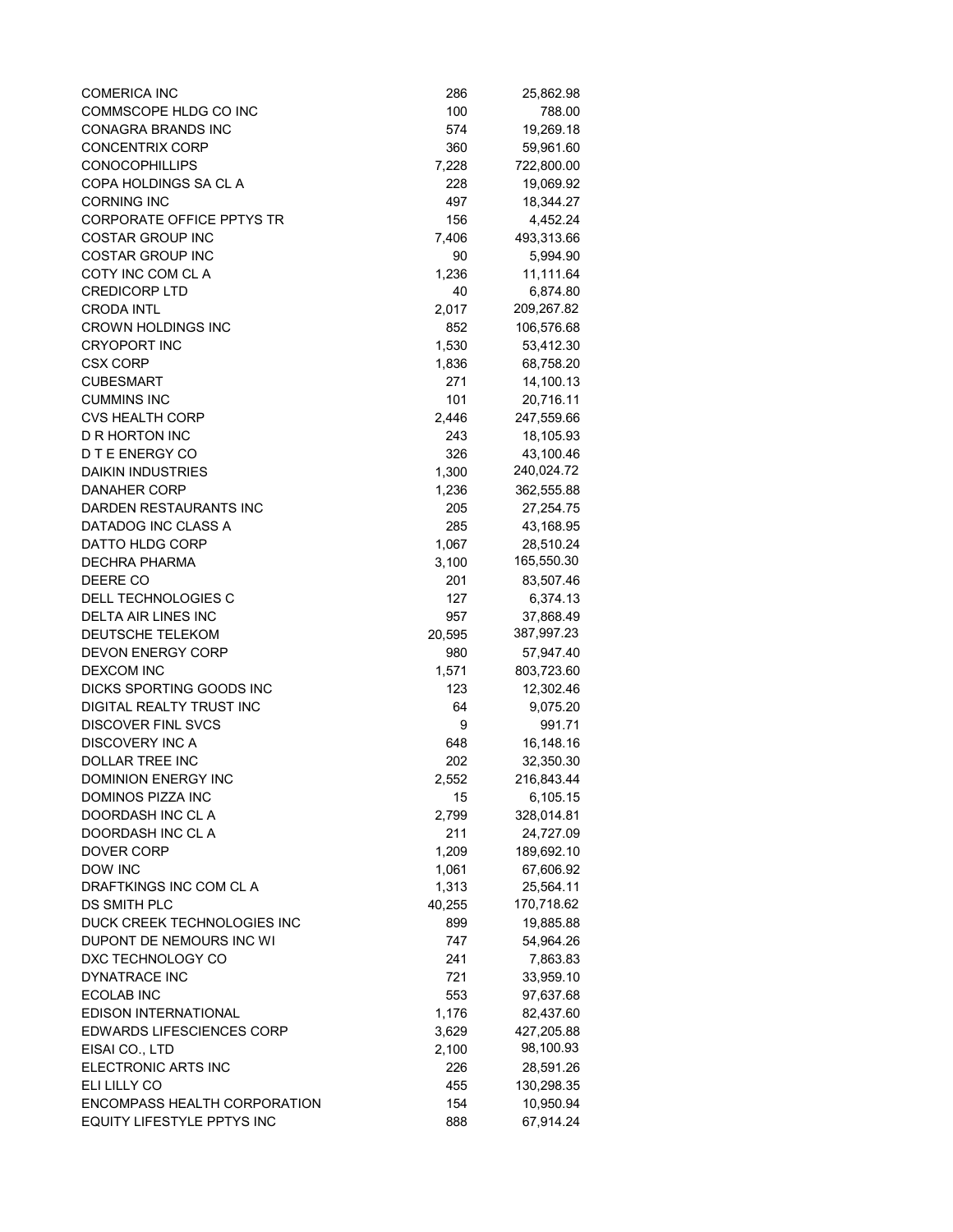| <b>ESSITY AB</b>                        | 7,290  | 173,813.55 |
|-----------------------------------------|--------|------------|
| EURONET WORLDWIDE INC                   | 71     | 9,240.65   |
| EURONET WORLDWIDE INC                   | 1,045  | 136,006.75 |
| <b>EVERCORE INC</b>                     | 100    | 11,132.00  |
| EVEREST RE GROUP LTD COM                | 27     | 8,137.26   |
| <b>FATE THERAPEUTICS INC</b>            | 1,009  | 39,118.93  |
| <b>FED EX CORP</b>                      | 115    | 26,609.85  |
| <b>FERGUSON PLC</b>                     | 1,135  | 155,118.49 |
| FIDELITY NATIONAL FINANCIAL INC         | 573    | 27,985.32  |
| FIDELITY NATIONAL INFO SERV             | 218    | 21,891.56  |
| <b>FIRST AMERICAN FINANCIAL</b>         | 470    | 30,465.40  |
| FIRST HORIZON CORPORATION               | 2,690  | 63,188.10  |
| FIRST SOLAR INC                         | 53     | 4,438.22   |
| <b>FISERV INC</b>                       | 463    | 46,948.20  |
| <b>FIVE BELOW</b>                       | 506    | 80,135.22  |
| FIVE9 INC                               | 1,205  | 133,032.00 |
| FIVERR INTERNATIONAL LTD                | 1,436  | 109,236.52 |
| FLOOR DECOR HOLDINGS INC A              | 3,610  | 292,410.00 |
| <b>FLOWERS FOODS INC COM</b>            | 1,364  | 35,068.44  |
| FORD MOTOR CO                           | 11,044 | 186,754.04 |
| <b>FORTIVE CORP WI</b>                  | 134    | 8,164.62   |
| <b>FORTUNE BRANDS HOME &amp; SECURI</b> | 100    | 7,428.00   |
| FOX CORP CLASS A W I                    | 132    | 5,207.40   |
| <b>FRONTDOOR INC</b>                    | 157    | 4,686.45   |
| <b>GARMIN LTD SHS</b>                   | 206    | 24,433.66  |
| <b>GARTNER INC</b>                      | 170    | 50,568.20  |
| <b>GATES INDUSTRIAL CORP PLC</b>        | 1,619  | 24,382.14  |
| <b>GENERAL MILLS INC</b>                | 590    | 39,954.80  |
| <b>GENERAL MTRS CO COM</b>              | 2,354  | 102,963.96 |
| <b>GENUINE PARTS COMPANY</b>            | 849    | 106,990.98 |
| <b>GILEAD SCIENCES INC</b>              | 1,644  | 97,735.80  |
| <b>GLOBAL PAYMENTS INC</b>              | 495    | 67,735.80  |
| <b>GOHEALTH INC CL A</b>                | 27,561 | 32,521.98  |
| GOLDMAN SACHS GROUP INC                 | 952    | 314,255.20 |
| <b>GRACO INC</b>                        | 322    | 22,449.84  |
| <b>GRAFTECH INTERNATIONAL LTD</b>       | 485    | 4,665.70   |
| <b>GROCERY OUTLET HOLDING CORP</b>      | 8,705  | 285,349.90 |
| <b>HALLIBURTON CO</b>                   | 1,543  | 58,433.41  |
| <b>HANG LUNG PROP</b>                   | 60,000 | 121,051.15 |
| HANOVER INS GROUP INC                   | 100    | 14,952.00  |
| HCA HEALTHCARE INC                      | 70     | 17,543.40  |
| HDFC BANK LTD SPONSORED ADR             | 2,145  | 131,552.85 |
| HEALTH CATALYST INC                     | 3,607  | 94,250.91  |
| HEALTHCARE TRUST OF AME CL A            | 567    | 17,769.78  |
| HEALTHPEAK PROPERTIES INC               | 2,926  | 100,449.58 |
| HELEN OF TROY CORP LTD                  | 627    | 122,791.68 |
| <b>HERSHEY CO THE</b>                   | 385    | 83,402.55  |
| <b>HEXCEL CORP NEW</b>                  | 944    | 56,139.68  |
| HF SINCLAIR CORPORATION COM             | 588    | 23,431.80  |
| HILTON WORLDWIDE HLDGS WI               | 318    | 48,253.32  |
| <b>HOLOGIC INC</b>                      | 773    | 59,381.86  |
| HOME DEPOT INC                          | 586    | 175,407.38 |
| HORMEL FOODS CORP                       | 382    | 19,688.28  |
| <b>HOYA CORP</b>                        | 2,300  | 265,862.00 |
| <b>HUBBELL INC</b>                      | 203    | 37,305.31  |
| <b>HUMANA INC</b>                       | 111    | 48,303.87  |
| HYATT HOTELS CORP CL A                  | 100    | 9,545.00   |
| <b>IAA SPINCO INC</b>                   | 3,126  | 119,569.50 |
|                                         |        |            |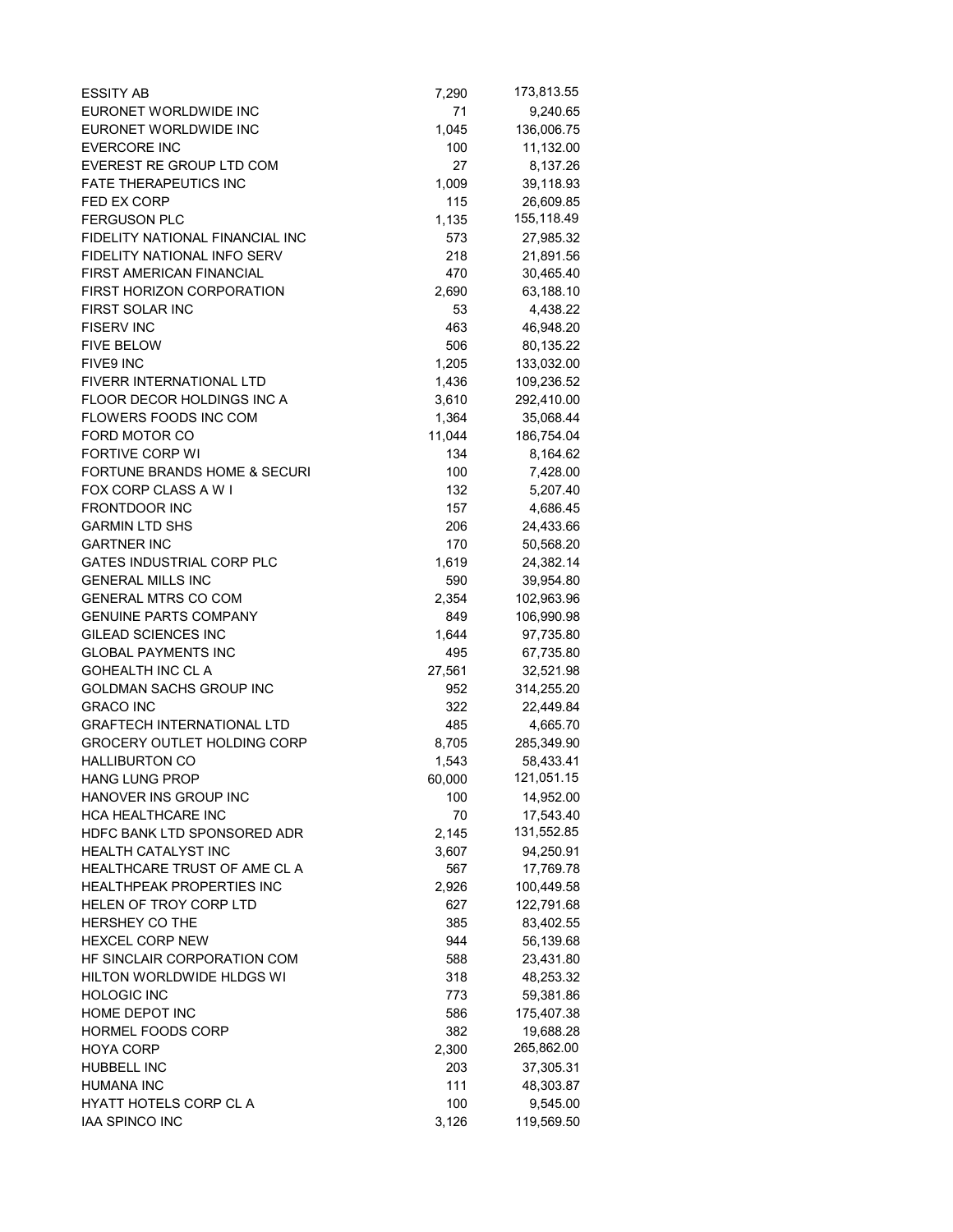| IAC INTERACTIVECORP NEW                                            | 122          | 12,234.16               |
|--------------------------------------------------------------------|--------------|-------------------------|
| <b>IDEX CORP</b>                                                   | 883          | 169,297.59              |
| <b>INFINEON TECHNOLOG</b>                                          | 6,485        | 223,573.36              |
| ING GROEP N.V.                                                     | 30,605       | 323,874.79              |
| <b>INGERSOLL RAND INC</b>                                          | 168          | 8,458.80                |
| <b>INGEVITY CORP</b>                                               | 1,568        | 100,461.76              |
| <b>INGREDION INC</b>                                               | 823          | 71,724.45               |
| <b>INSMED INC</b>                                                  | 2,427        | 57,034.50               |
| <b>INTEL CORP</b>                                                  | 6,149        | 304,744.44              |
| INTERCONTINENTAL EXCHANGE IN                                       | 545          | 72,005.40               |
| <b>INTERNATIONAL PAPER CO</b>                                      | 408          | 18,829.20               |
| <b>INTL BUSINESS MACHINES CORP</b>                                 | 727          | 94,524.54               |
| <b>INTL FLAVORS FRAGRANCES</b>                                     | 274          | 35,984.42               |
| <b>INTUIT INC</b>                                                  | 1,415        | 680,388.60              |
| <b>INVITATION HOMES INC</b>                                        | 200          | 8,036.00                |
| <b>IOVANCE BIOTHERAPEUTICS INC</b>                                 | 1,626        | 27,072.90               |
| <b>IRON MOUNTAIN INC</b>                                           | 672          | 37,235.52               |
| ISHARES RUSSELL 1000 VALUE ETF                                     | 1,700        | 282,166.00              |
| <b>ITT CORP NEW</b>                                                | 143          | 10,755.03               |
| <b>J P MORGAN CHASE CO COM</b>                                     | 5,512        | 751,395.84              |
| JAMF HLDG CORP COM                                                 | 1,141        | 39,718.21               |
| <b>JBG SMITH PROPERTIES</b>                                        | 100          | 2,922.00                |
| <b>JETBLUE AIRWAYS CORP</b>                                        | 636          | 9,508.20                |
| <b>JFROG LTD</b>                                                   | 927          | 24,982.65               |
| <b>JM SMUCKER CO THE</b>                                           | 435          | 58,903.35               |
| JOHN BEAN TECHNOLOGIES CORP                                        | 1,086        | 128,658.42              |
| JOHNSON CTLS INTL PLC SHS                                          | 808          | 52,980.56               |
| <b>JOHNSON JOHNSON</b>                                             | 2,000        | 354,460.00              |
| JONES LANG LASALLE INC                                             | 549          | 131,463.54              |
| <b>KELLOGG CO</b>                                                  | 478          | 30,826.22               |
| <b>KERRY GROUP</b>                                                 |              | 239,601.39              |
| KEURIG DR PEPPER INC                                               | 2,130<br>185 |                         |
| <b>KEYCORP</b>                                                     | 4,282        | 7,011.50<br>95,831.16   |
| <b>KILROY RLTY CORP</b>                                            | 920          | 70,306.40               |
| KIMBERLY CLARK CORP                                                |              |                         |
| KINDER MORGAN INC                                                  | 757          | 93,232.12               |
| KION GROUP AG                                                      | 2,360        | 44,627.60<br>133,518.00 |
| <b>KKR CO INC A</b>                                                | 2,000        |                         |
|                                                                    | 1,135        | 66,363.45               |
| KNIGHT SWIFT TRANSPORTATION                                        | 441          | 22,252.86               |
| KOHLS CORP                                                         | 331          | 20,012.26<br>151,092.97 |
| KONINKLIJKE PHILIPS N V NY REG SH NEW<br><b>KRAFT HEINZ CO COM</b> | 4,949        |                         |
|                                                                    | 1,354        | 53,334.06               |
| <b>KROGER CO</b>                                                   | 1,169        | 67,065.53<br>179,740.47 |
| KURITA WATER INDUSTRIES LT                                         | 4,800        |                         |
| KYNDRYL HLDGS INC COMMON STOCK                                     | 145          | 1,902.40                |
| <b>LAMB WESTON HOLDINGS INC</b>                                    | 740          | 44,333.40               |
| <b>LANDSTAR SYS INC</b>                                            | 114          | 17,194.62               |
| <b>LAS VEGAS SANDS CORP</b>                                        | 401          | 15,586.87               |
| LAUDER ESTEE COS INC CL A                                          | 72           | 19,607.04               |
| LAZARD LTD CL A                                                    | 1,062        | 36,639.00               |
| <b>LEAR CORP</b>                                                   | 2            | 285.18                  |
| LEGEND BIOTECH CORP SPONSORED A D R                                | 660          | 23,984.40               |
| LEMONADE INC COM                                                   | 6,973        | 183,878.01              |
| LENNAR CORP CL A                                                   | 663          | 53,815.71               |
| LENNOX INTERNATIONAL INC                                           | 60           | 15,471.60               |
| <b>LESLIES INC</b>                                                 | 3,020        | 58,467.20               |
| <b>LG CHEMICAL</b>                                                 | 320          | 140,456.25              |
| LHC GROUP INC                                                      | 782          | 131,845.20              |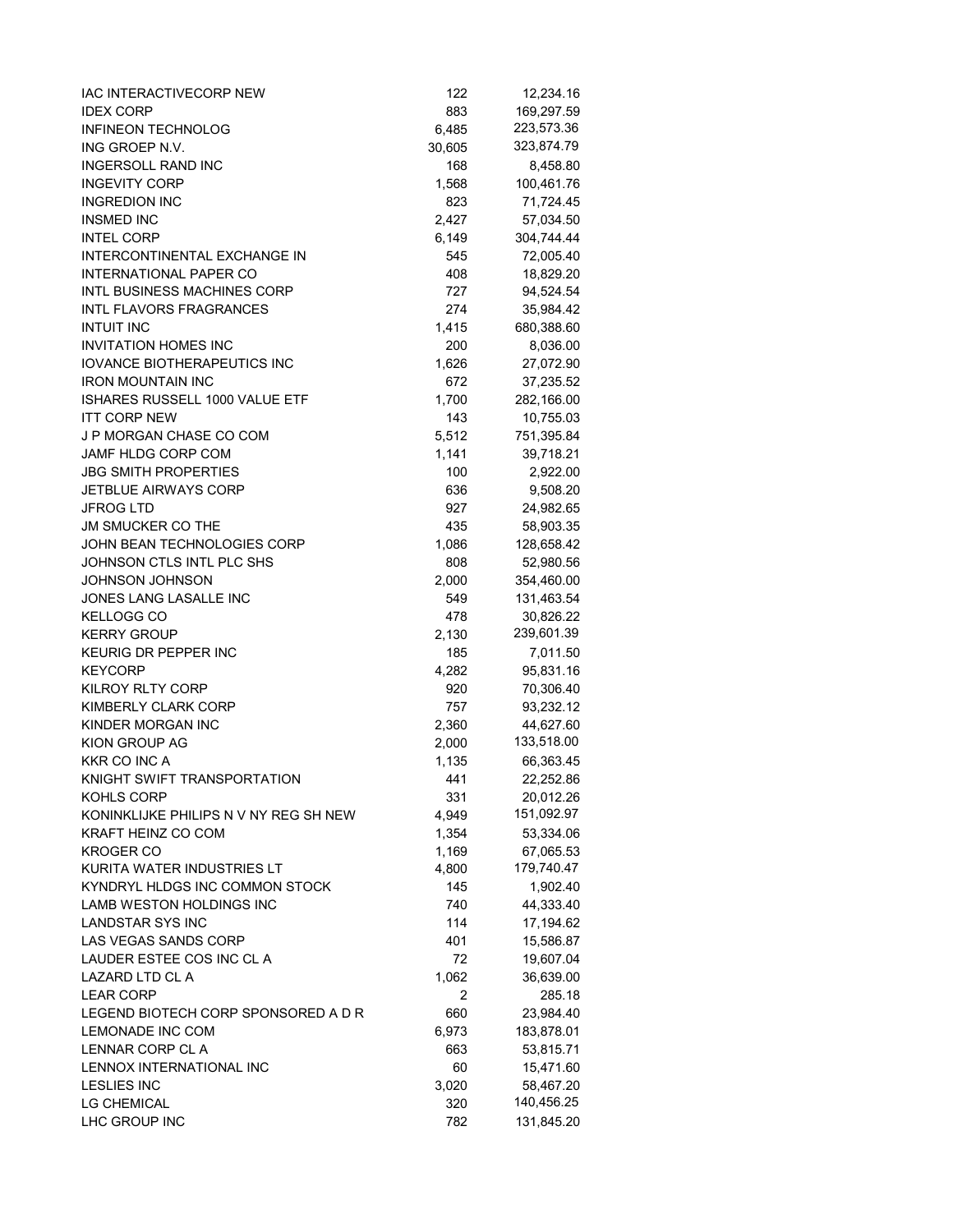| LINCOLN ELEC HLDGS INC              | 263     | 36,244.03  |
|-------------------------------------|---------|------------|
| LINDE PLC SHS                       | 673     | 214,976.39 |
| <b>LITTELFUSE INC</b>               | 112     | 27,933.92  |
| <b>LOEWS CORP</b>                   | 1,024   | 66,375.68  |
| LPL FINANCIAL HOLDINGS INC          | 68      | 12,422.24  |
| LUMEN TECHNOLOGIES INC LA           | 2,012   | 22,675.24  |
| M D U RES GROUP INC                 | 1,122   | 29,901.30  |
| <b>M T BANK CORP</b>                | 336     | 56,952.00  |
| MACOM TECHNOLOGY SOLUTIONS H        | 1,843   | 110,340.41 |
| <b>MACQUARIE GP LTD</b>             | 2,455   | 374,744.85 |
| MACQUARIE INFRASTRUCTURE            | 2,731   | 10,186.63  |
| MADISON SQUARE GRDN ENTERTNMNT CL A | 817     | 68,064.27  |
| MARATHON OIL CORPORATION            | 3,972   | 99,736.92  |
| <b>MARATHON PETROLEUM CORP</b>      | 1,635   | 139,792.50 |
| <b>MARKEL CORP</b>                  | 55      | 81,138.20  |
| <b>MARRIOTT INTL INC</b>            | 501     | 88,050.75  |
| <b>MARRIOTT VACATIONS WORLD</b>     | 820     | 129,314.00 |
| <b>MARTIN MARIETTA MATLS INC</b>    | 133     | 51,190.37  |
| MARVELL TECHNOLOGY INC              | 813     | 58,300.23  |
| <b>MATCH GROUP INC NEW</b>          | 5,919   | 643,632.06 |
| MCCORMICK CO NON VTG SHRS           | 694     | 69,261.20  |
| MCDONALDS CORP                      | 1,057   | 261,374.96 |
| <b>MCKESSON CORPORATION</b>         | 57      | 17,449.41  |
| MEDTRONIC PLC SHS                   | 2,073   | 229,999.35 |
| <b>MERCK CO INC</b>                 | 2,322   | 190,520.10 |
| MERCURY SYSTEMS INC                 | 1,874   | 120,779.30 |
| <b>META PLATFORMS INC</b>           | 1,654   | 367,783.44 |
| <b>METLIFE INC</b>                  | 1,203   | 84,546.84  |
| MGM RESORTS INTERNATIONAL           | 278     | 11,659.32  |
| MICRON TECHNOLOGY INC               | 847     | 65,972.83  |
| <b>MIDDLEBY CORP</b>                | 165     | 27,050.10  |
| <b>MIRATI THERAPEUTICS INC</b>      | 270     | 22,199.40  |
| <b>MIRVAC GROUP</b>                 | 130,558 | 244,125.82 |
| MOLINA HEALTHCARE INC               | 74      | 24,685.66  |
| MOLSON COORS BEVERAGE COMPANY       | 21      | 1,120.98   |
| MONDELEZ INTERNATIONAL W I          | 3,053   | 191,667.34 |
| MONOLITHIC POWER SYSTEMS INC        | 301     | 146,189.68 |
| <b>MORGAN STANLEY</b>               | 2,392   | 209,060.80 |
| MOSAIC CO NEW COM                   | 1,388   | 92,302.00  |
| <b>MSA SAFETY INC</b>               | 1,016   | 134,823.20 |
| NANOSTRING TECHNOLOGIES INC         | 2,226   | 77,353.50  |
| NATERA INC                          | 1,192   | 48,490.56  |
| NATIONAL RETAIL PROPERTIES INC      | 543     | 24,402.42  |
| <b>NCINO INC COM</b>                | 441     | 18,072.18  |
| NETFLIX COM INC                     | 1,195   | 447,635.05 |
| NEW YORK COMMUNITY BANCORP INC      | 737     | 7,900.64   |
| NEWELL BRANDS INC                   | 335     | 7,172.35   |
| NEWMONT CORPORATION                 | 555     | 44,094.75  |
| <b>NEXTERA ENERGY INC</b>           | 895     | 75,815.45  |
| NIELSEN HOLDINGS PLC SHS EUR        | 416     | 11,331.84  |
| NISOURCE INC                        | 717     | 22,800.60  |
| NORDSON CORP                        | 43      | 9,764.44   |
| NORFOLK SOUTHN CORP                 | 224     | 63,889.28  |
| NORTHERN TRUST CORP                 | 915     | 106,551.75 |
| NORTONLIFELOCK INC                  | 44      | 1,166.88   |
| <b>NOV INC</b>                      | 1,082   | 21,218.02  |
| NOVAGOLD RESOURCES INC              | 1,714   | 13,249.22  |
| NOVARTIS A G SPONSORED ADR          | 3,043   | 267,023.25 |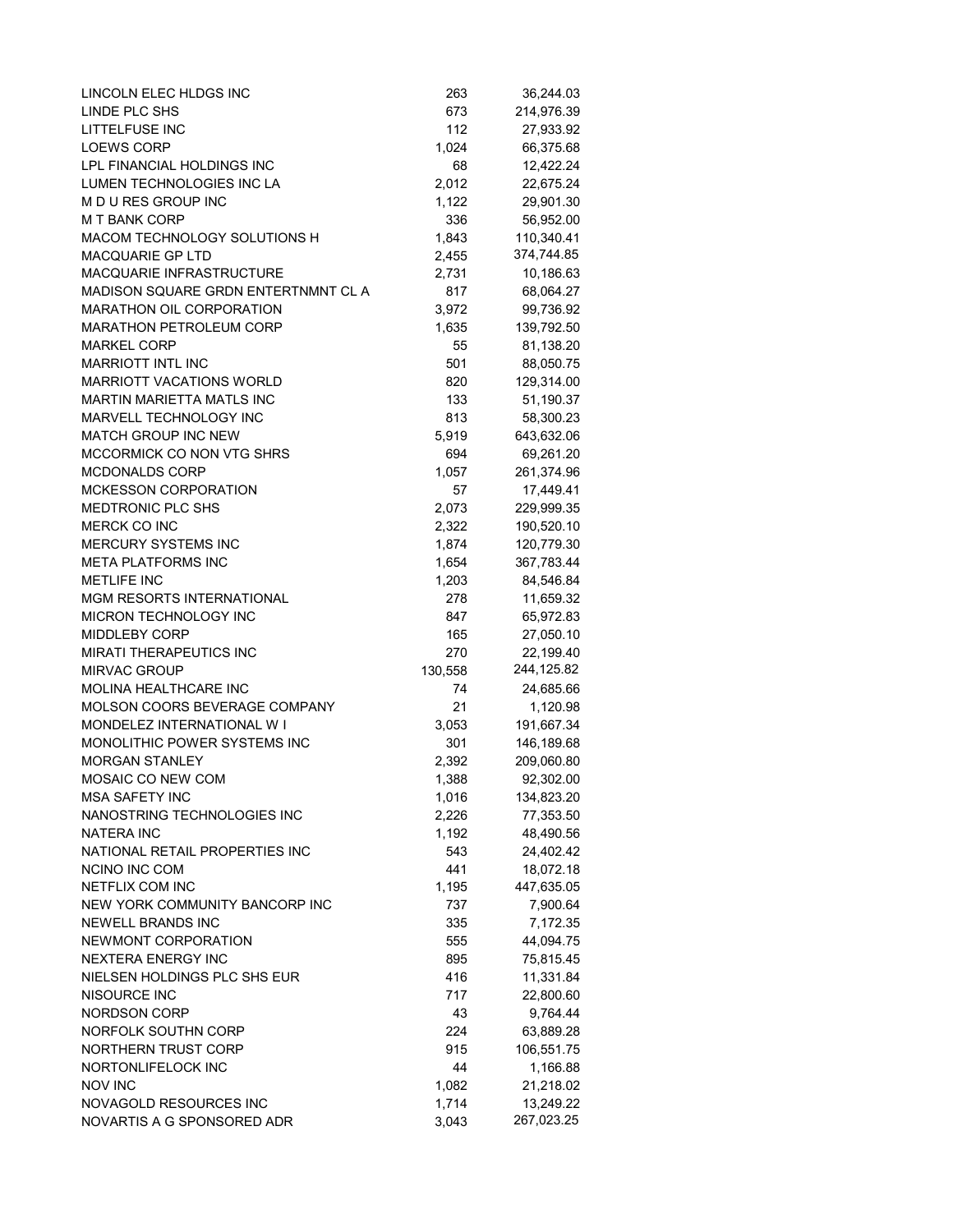| NOVO NORDISK A/S                   | 2,055  | 230,203.28 |
|------------------------------------|--------|------------|
| <b>NUVASIVE INC</b>                | 2,236  | 126,781.20 |
| NXP SEMICONDUCTORS N V COM         | 92     | 17,027.36  |
| OAK STR HEALTH INC                 | 2,072  | 55,695.36  |
| OCCIDENTAL PETROLEUM CORPORATION   | 4,632  | 262,819.68 |
| <b>OKTA INC</b>                    | 20     | 3,019.20   |
| OLD REPUBLIC INTL CORP             | 4,252  | 109,999.24 |
| <b>ONEMAIN HOLDINGS INC</b>        | 390    | 18,489.90  |
| <b>ONEOK INC</b>                   | 366    | 25,850.58  |
| ORION OFFICE REIT INC COM          | 85     | 1,190.00   |
| ORIX CORP                          | 18,400 | 371,031.93 |
| ORSTED A/S                         | 1,650  | 209,589.63 |
| OVERSEA-CHINESE BANKING CORP       | 39,355 | 360,006.58 |
| OWENS CORNING INC                  | 106    | 9,699.00   |
| P N C FINANCIAL SERVICES GROUP INC | 820    | 151,249.00 |
| P P G INDS INC                     | 465    | 60,947.55  |
| PACIFIC BIOSCIENCES OF CALIF       | 6,452  | 58,713.20  |
| PALANTIR TECHNOLOGIES INC          | 1,740  | 23,890.20  |
| <b>PARKER HANNIFIN CORP</b>        | 73     | 20,714.48  |
| PELOTON INTERACTIVE INC A          | 554    | 14,636.68  |
| PENTAIR PLC SHS                    | 231    | 12,522.51  |
| PEPSICO INC                        | 867    | 145,118.46 |
| PERFORMANCE FOOD GROUP CO          | 2,997  | 152,577.27 |
| PFIZER INC                         | 12,066 | 624,656.82 |
| PHILLIPS 66                        | 1,516  | 130,967.24 |
| PINNACLE FINANCIAL PARTNERS        | 1,092  | 100,551.36 |
| PLANET FITNESS INC CL A            | 1,969  | 166,341.12 |
| PPL CORPORATION                    | 3,045  | 86,965.20  |
| PRIMERICA INC                      | 750    | 102,615.00 |
| PRINCIPAL FINANCIAL GROUP INC      | 898    | 65,922.18  |
| PROCORE TECHNOLOGIES INC COM       | 1,104  | 63,987.84  |
| PROCTER & GAMBLE CO                | 2,495  | 381,236.00 |
| PROGRESSIVE CORP                   | 278    | 31,689.22  |
| PROLOGIS INC                       | 1,948  | 314,563.04 |
| PRUDENTIAL FINANCIAL INC           | 241    | 28,478.97  |
| PRYSMIAN SPA SHS                   | 6,150  | 211,853.01 |
| PVH CORP                           | 3      | 229.83     |
| QUALCOMM INC COM                   | 56     | 8,557.92   |
| RAYMOND JAMES FINL INC             | 669    | 73,529.79  |
| <b>REALTY INCOME CORP</b>          | 854    | 59,182.20  |
| RECRUIT HLDGS CO L                 | 4,600  | 205,185.58 |
| REGENCY CENTERS CORPORATION        | 15     | 1,070.10   |
| <b>REGIONS FINL CORP</b>           | 904    | 20,123.04  |
| REINSURANCE GROUP AMERICA          | 125    | 13,682.50  |
| RENAISSANCE RE HOLDINGS LTD        | 380    | 60,233.80  |
| <b>REPLIGEN CORP</b>               | 334    | 62,822.06  |
| <b>RESMED INC</b>                  | 79     | 19,158.29  |
| REXFORD INDUSTRIAL REALTY IN       | 2,470  | 184,237.30 |
| <b>REYNOLDS CONSUMER PRODS I</b>   | 18,049 | 529,557.66 |
| ROCHE HLDG LTD SPONSORED ADR       | 8,882  | 442,109.54 |
| ROCKET COS INC COM CL A            | 19,923 | 221,543.76 |
| ROCKET PHARMACEUTICALS INC         | 1,953  | 30,974.58  |
| ROPER TECHNOLOGIES INC COM         | 610    | 288,060.30 |
| ROYAL CARIBBEAN GROUP COM          | 343    | 28,736.54  |
| ROYALTY PHARMA PLC SHS CL A        | 1,780  | 69,348.80  |
| S E I INVESTMENTS CO               | 322    | 19,387.62  |
| S P GLOBAL INC                     | 76     | 31,081.39  |
| <b>SAIA INC</b>                    | 467    | 113,863.94 |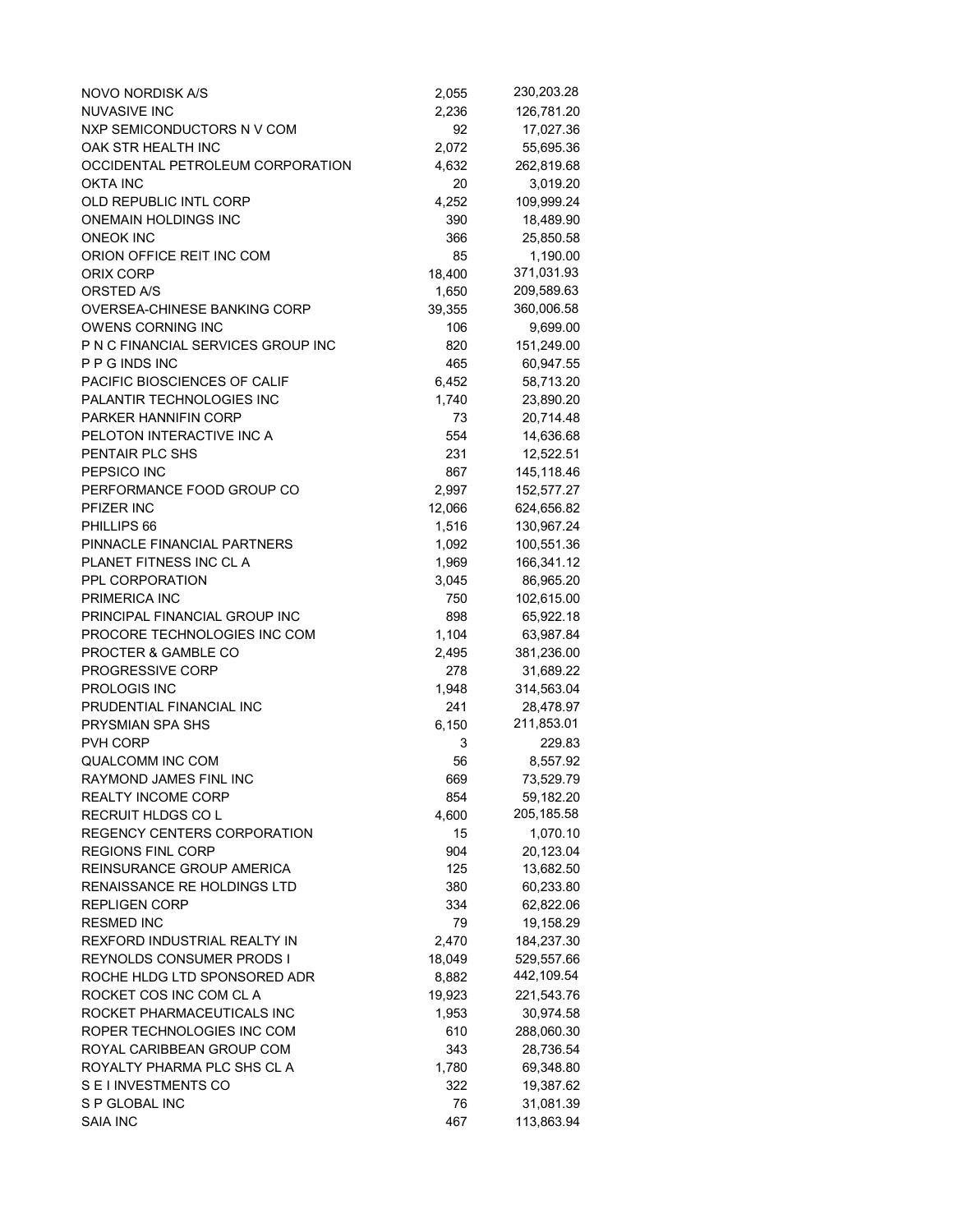| SALESFORCE INC                         | 500   | 106,160.00   |
|----------------------------------------|-------|--------------|
| <b>SAMPO PLC</b>                       | 7,930 | 391,578.70   |
| SAP SE SPON ADR                        | 1,950 | 216,372.00   |
| SAREPTA THERAPEUTICS INC               | 4,142 | 323,573.04   |
| SARTORIUS STEDIM BIOTECH               | 140   | 58,024.70    |
| SBA COMMUNICATIONS CORP                | 126   | 43,356.60    |
| SCHEIN HENRY INC                       | 254   | 22,146.26    |
| <b>SCHLUMBERGER LTD</b>                | 1,755 | 72,499.05    |
|                                        |       |              |
| <b>SCHNEIDER ELECTRIC</b>              | 2,250 | 380,926.85   |
| SCHNEIDER NATIONAL INC CL B            | 263   | 6,706.50     |
| SCHWAB CHARLES CORP                    | 1,218 | 102,689.58   |
| <b>SCIENCE APPLICATNS INTE</b>         | 1,292 | 119,083.64   |
| SEA LTD A D R                          | 7,127 | 853,743.33   |
| <b>SEMTECH CORP</b>                    | 1,630 | 113,024.20   |
| SERVICENOW INC                         | 2,030 | 1,130,486.70 |
| SHERWIN WILLIAMS CO                    | 336   | 83,872.32    |
| SHIFT4 PMTS INC CL A                   | 2,200 | 136,246.00   |
| SHIMANO INC                            | 1,200 | 278,360.45   |
| SHISEIDO CO LTD                        | 4,400 | 225,410.50   |
| SHOCKWAVE MEDICAL INC                  | 520   | 107,827.20   |
| SHOPIFY INC A                          | 698   | 471,820.08   |
| SIGNATURE BK                           | 164   | 48,132.36    |
| SM ENERGY CO                           | 829   | 32,289.55    |
| SMARTSHEET INC CLASS A                 |       |              |
|                                        | 2,659 | 145,660.02   |
| SMITH A O CORP                         | 200   | 12,778.00    |
| SNAP ON INC                            | 286   | 58,767.28    |
| SNOWFLAKE INC CL A                     | 2,247 | 514,855.11   |
| SNOWFLAKE INC CL A                     | 290   | 66,447.70    |
| SONY GROUP CORP                        | 2,400 | 251,715.76   |
| SOUTHERN CO THE                        | 3,566 | 258,570.66   |
| SOUTHWEST AIRLINES CO                  | 1,109 | 50,792.20    |
| SPIRAX-SARCO ENG                       | 973   | 160,585.94   |
| SPIRIT REALTY CAPTIAL INC              | 100   | 4,602.00     |
| SPROUT SOCIAL INC CLASS A              | 969   | 77,636.28    |
| SPS COMMERCE INC                       | 939   | 123,196.80   |
| SS C TECHNOLOGIES HOLDINGS             | 236   | 17,704.72    |
| STANLEY BLACK DECKER INC               | 439   | 61,367.81    |
| <b>STARBUCKS CORP</b>                  | 458   | 41,664.26    |
| <b>STATE STR CORP</b>                  | 406   | 35,370.72    |
| STEEL DYNAMICS INC                     | 606   |              |
|                                        | 240   | 50,558.58    |
| <b>STERICYCLE INC</b>                  |       | 14,140.80    |
| STERIS PLC SHS USD                     | 541   | 130,797.57   |
| <b>SUN COMMUNITIES INC</b>             | 448   | 78,529.92    |
| <b>SURGERY PARTNERS INC</b>            | 2,541 | 139,882.05   |
| SWITCH INC A                           | 249   | 7,674.18     |
| SYLVAMO CORP COMMON STOCK              | 37    | 1,231.36     |
| SYNOVUS FINANCIAL CORP                 | 601   | 29,449.00    |
| T MOBILE US INC                        | 942   | 120,905.70   |
| T ROWE PRICE GROUP INC                 | 453   | 68,489.07    |
| TAIWAN SEMICONDUCTOR MFG LTD SPONSORED | 1,600 | 166,816.00   |
| TAKE-TWO INTERACTIVE SOFTWARE INC      | 41    | 6,303.34     |
| TANDEM DIABETES CARE INC               | 971   | 112,917.59   |
| <b>TAPESTRY INC</b>                    | 40    | 1,486.00     |
| <b>TARGET CORP</b>                     | 642   | 136,245.24   |
| TDK CORP                               | 6,600 | 242,521.11   |
| <b>TELEFLEX INC</b>                    | 56    | 19,870.48    |
| TELEPHONE AND DATA SYSTEMS INC         | 1,383 | 26,111.04    |
|                                        |       |              |
| <b>TETRA TECH INC</b>                  | 926   | 152,734.44   |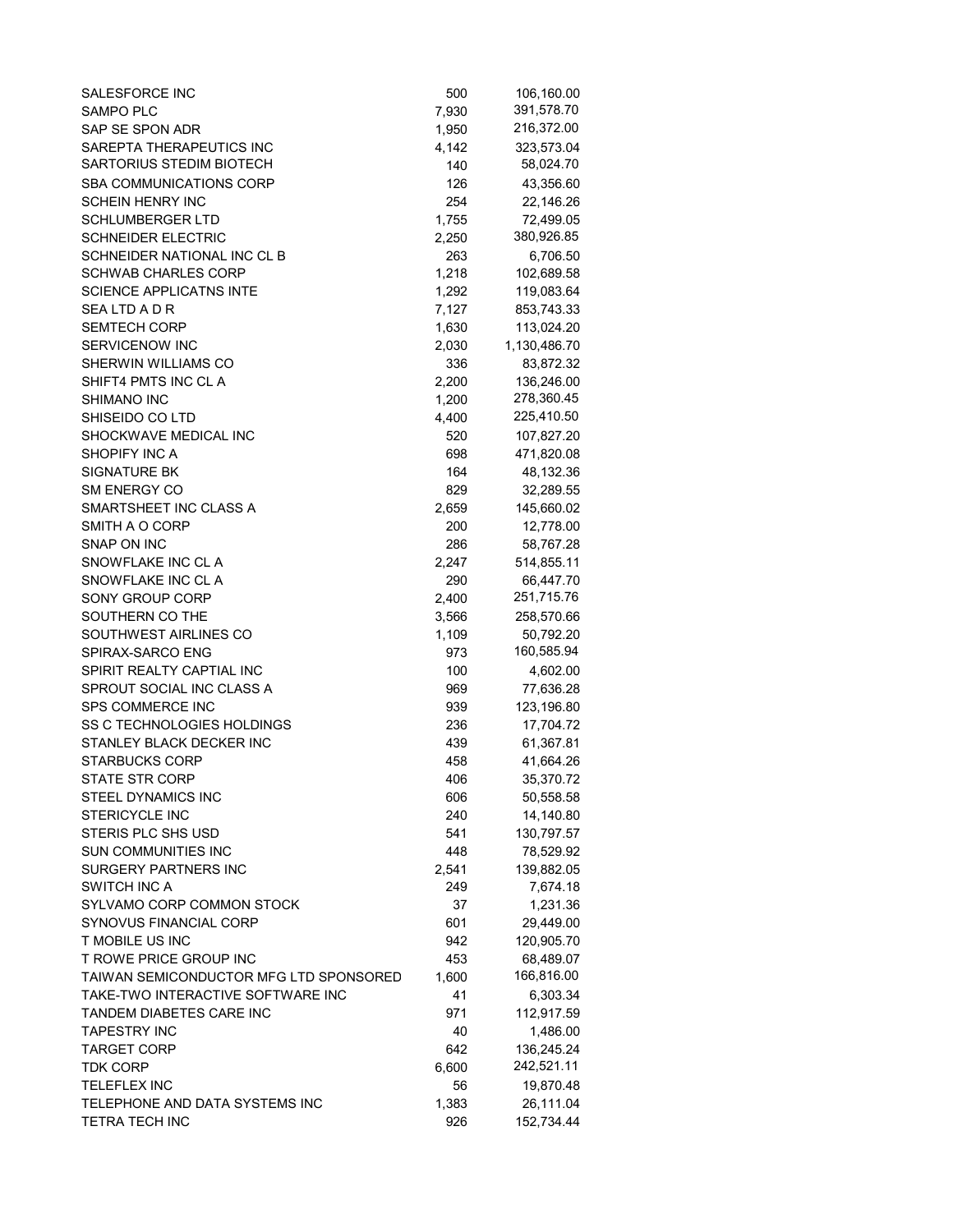| TEXAS ROADHOUSE INC                   | 2,287  | 191,490.51   |
|---------------------------------------|--------|--------------|
| THE GAP INC                           | 920    | 12,953.60    |
| THERMO FISHER SCIENTIFIC INC          | 311    | 183,692.15   |
| THOR INDUSTRIES INC                   | 3      | 236.10       |
| <b>TIMKEN CO</b>                      | 291    | 17,663.70    |
| <b>TIMKEN CO</b>                      | 1,949  | 118,304.30   |
| <b>TOPBUILD CORP</b>                  | 425    | 77,090.75    |
| TRAVEL PLUS LEISURE CO COM            | 100    | 5,794.00     |
| TRAVELERS COS INC                     | 382    | 69,802.86    |
| <b>TRUIST FINANCIAL CORP</b>          | 110    | 6,237.00     |
| <b>TURQUOISE HILL RES LTD</b>         | 1,075  | 32,293.00    |
| <b>TWILIO INC A</b>                   | 2,497  | 411,530.57   |
| <b>TWITTER INC</b>                    | 1,255  | 48,555.95    |
| UBER TECHNOLOGIES INC                 | 15,979 | 570,130.72   |
| UFP INDUSTRIES INC COM                | 1,803  | 139,119.48   |
| ULTRAGENYX PHARMACEUTICAL IN          | 789    | 57,297.18    |
| <b>UMICORE</b>                        | 4,290  | 187,875.85   |
| UNILEVER PLC-SPONSORED ADR            | 6,025  | 274,559.25   |
| UNION PACIFIC CORP COM                | 136    | 37,156.56    |
| UNITED AIRLINES HOLDINGS INC COM      | 188    | 8,715.68     |
| UNITED PARCEL SERVICE INC CL B        | 177    | 37,959.42    |
| UNITED STATES STEEL CORP              | 323    | 12,190.02    |
| UNITED THERAPEUTICS CORP              | 31     | 5,561.71     |
| UNITEDHEALTH GROUP INC COM            | 1,100  | 560,967.00   |
| UNITY SOFTWARE INC                    | 357    | 35,417.97    |
| UNIVERSAL HLTH SVCS INC CL B          | 417    | 60,444.15    |
| UPLAND SOFTWARE INC                   | 3,851  | 67,816.11    |
| <b>US BANCORP</b>                     | 2,313  | 122,935.95   |
| US CELLULAR CORP                      | 308    | 9,310.84     |
| <b>VALEO SA</b>                       | 7,705  | 143,640.08   |
| VALERO ENERGY CORP COM                | 1,075  | 109,155.50   |
| <b>VENTAS INC COM</b>                 | 1,155  | 71,332.80    |
| <b>VERIZON COMMUNICATIONS INC COM</b> | 6,654  | 338,954.76   |
| <b>VESTAS WIND SYSTEM</b>             | 5,725  | 171,055.93   |
| <b>VIRGIN GALACTIC HOLDINGS INC</b>   | 2,382  | 23,534.16    |
| VISA INC COM CL A                     | 5,222  | 1,158,082.94 |
| <b>VMWARE INC CLA</b>                 | 55     | 6,262.85     |
| <b>VONOVIA SE</b>                     | 2,745  | 129,224.23   |
| <b>VONTIER CORPORATION COM</b>        | 2,098  | 53,268.22    |
| <b>VOYA FINANCIAL INC</b>             | 632    | 41,933.20    |
| VROOM INC COM                         | 3,161  | 8,408.26     |
| <b>VULCAN MATLS CO COM</b>            | 330    | 60,621.00    |
| WABTEC COM                            | 65     | 6,251.05     |
| WALGREENS BOOTS ALLIANCE INC COM      | 670    | 29,995.90    |
| WALMART INC COM                       | 2,573  | 383,171.16   |
| WALT DISNEY CO THE                    | 2,843  | 389,945.88   |
| WARNER MUSIC GROUP CORP CL A          | 9,940  | 376,229.00   |
| <b>WELLTOWER INC COM</b>              | 1,298  | 124,789.72   |
| WESTERN DIGITAL CORP COM              | 387    | 19,214.55    |
| <b>WESTLAKE CORPORATION</b>           | 100    | 12,340.00    |
| <b>WEX INC</b>                        | 848    | 151,325.60   |
| WEYERHAEUSER CO MTN BE COM NEW        | 470    | 17,813.00    |
| WHIRLPOOL CORP COM                    | 116    | 20,042.48    |
| WHITE MTNS INS GROUP LTD              | 38     | 43, 177. 12  |
| WHITING PETROLEUM CORPORATION         | 4      | 326.04       |
| WILLIAMS COS INC COM                  | 1,660  | 55,460.60    |
| WILLIS TOWERS WATSON PLC LTD SHS      | 186    | 43,936.92    |
| WILLSCOT MOBIL MINI HLDNG CORP COM    | 4,295  | 168,063.35   |
|                                       |        |              |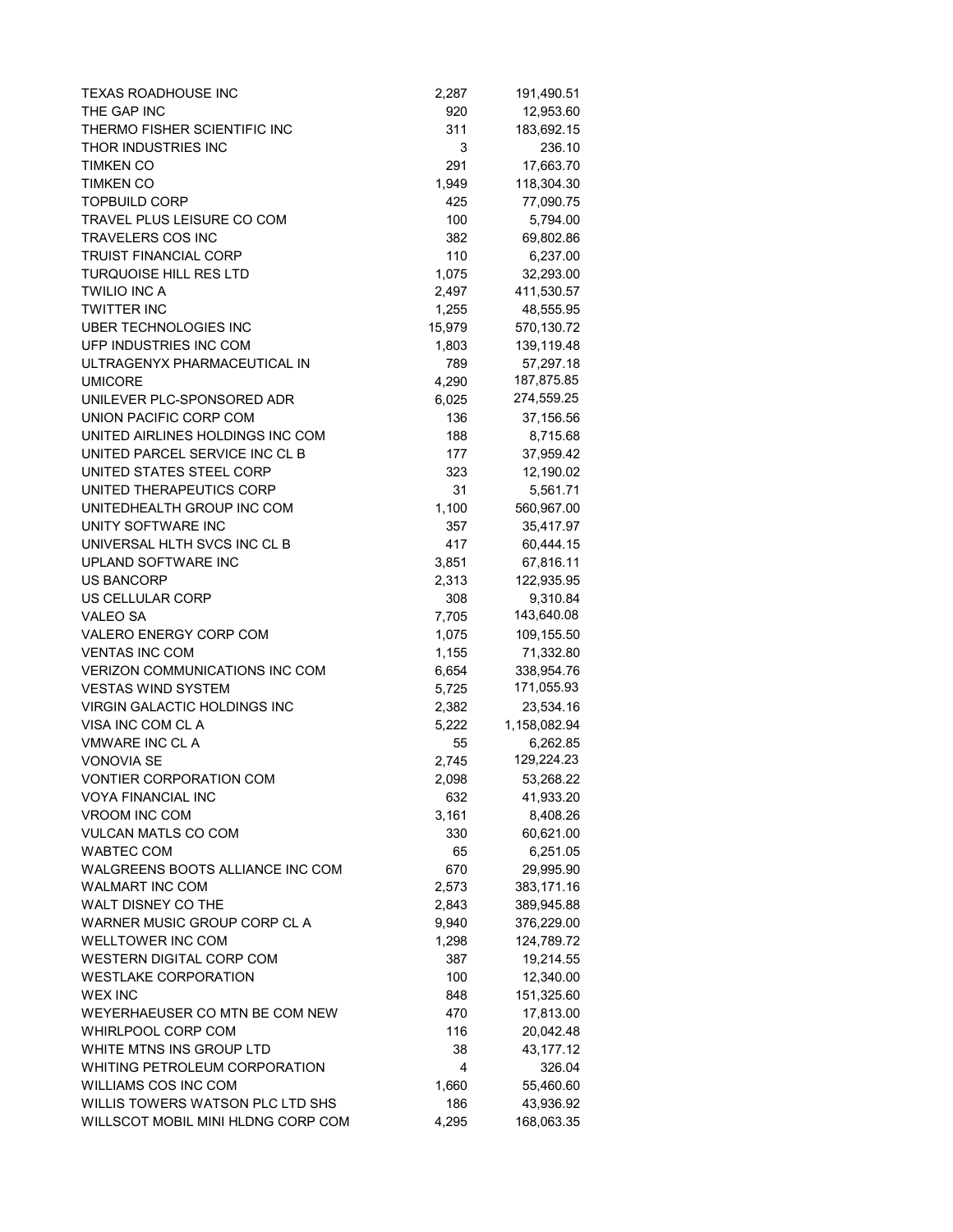| WINGSTOP INC                          | 947       | 111,130.45           |
|---------------------------------------|-----------|----------------------|
| <b>WINTRUST FINANCIAL CORP</b>        | 339       | 31,503.27            |
| <b>WIX COM LTD</b>                    | 26        | 2,715.96             |
| WNS HOLDINGS LTD A D R                | 1,412     | 120,711.88           |
| <b>WOLFSPEED INC</b>                  | 58        | 6,603.88             |
| <b>WORLDLINE SA</b>                   | 2,998     | 131,711.09           |
| <b>WP CAREY INC</b>                   | 282       | 22,796.88            |
| WYNDAM HOTELS RESORTS INC             | 100       | 8,469.00             |
| WYNN RESORTS LTD COM                  | 23        | 1,834.02             |
| XEROX HOLDINGS CORP COM NEW           | 191       | 3,852.47             |
| XINYI SOLAR HOLDINGS LTD              | 82,000    | 144,704.65           |
| <b>XPO LOGISTICS INC</b>              | 60        | 4,368.00             |
| YAMAHA CORP                           | 4,300     | 189,536.56           |
| YUM BRANDS INC COM                    | 180       | 21,335.40            |
| YUM CHINA HOLDINGS INC                | 455       | 18,900.70            |
| ZIMMER BIOMET HOLDINGS INC COM        | 496       | 63,438.40            |
| ZIMVIE INC COM                        | 58        | 1,324.72             |
| ZOETIS INC CL A                       | 1,941     | 366,053.19           |
| ZOETIS INC CL A                       | 554       | 104,478.86           |
| <b>ZSCALER INC COM</b>                | 36        | 8,686.08             |
|                                       | 1,953,704 | 67,136,447.11        |
|                                       |           |                      |
| <b>Shareholder Advocacy Holdings:</b> |           |                      |
| <b>ABBOTT LABORATORIES</b>            | 100       | 11,836.00            |
| <b>ABBVIE INC</b>                     | 100       | 16,211.00            |
| <b>ACTIVISION BLIZZARD INC</b>        | 52        |                      |
| AIR PRODUCTS CHEMICALS INC            | 37        | 4,165.72<br>9,246.67 |
| ALIBABA GROUP HOLDING LTD A D R       |           |                      |
| ALPHABET INC CL A                     | 29        | 3,155.20             |
|                                       | 5         | 13,906.75            |
| ALPHABET INC CL C                     | 5         | 13,964.95            |
| AMAZON COM INC                        | 4         | 13,039.80            |
| <b>AMERICAN ELECTRIC POWER</b>        | 113       | 11,274.01            |
| AMERICAN INTERNATIONAL GROUP          | 85        | 5,335.45             |
| <b>ANTHEM INC</b>                     | 84        | 41,262.48            |
| <b>APPLE INC</b>                      | 224       | 39,112.64            |
| <b>ATTINC</b>                         | 131       | 3,095.53             |
| <b>BANK OF AMERICA CORP</b>           | 280       | 11,541.60            |
| <b>BLACKROCK INC</b>                  | 12        | 9,170.04             |
| <b>BRISTOL MYERS SQUIBB CO</b>        | 124       | 9,055.72             |
| <b>CBOE GLOBAL MKTS INC</b>           | 93        | 10,641.06            |
| <b>CBRE GROUP INC</b>                 | 127       | 11,623.04            |
| <b>CHARTER COMMUNICATIONS INC NEW</b> | 40        | 21,820.80            |
| <b>CHEVRON CORPORATION</b>            | 215       | 35,008.45            |
| <b>CIGNA CORP</b>                     | 103       | 24,679.83            |
| <b>CISCO SYSTEMS INC</b>              | 200       | 11,152.00            |
| <b>CME GROUP INC</b>                  | 67        | 15,936.62            |
| <b>COMCAST CORP CLASS A</b>           | 98        | 4,588.36             |
| <b>COMERICA INC</b>                   | 63        | 5,697.09             |
| <b>CONOCOPHILLIPS</b>                 | 124       | 12,400.00            |
| <b>CONSTELLATION ENERGY CORP</b>      | 53        | 2,981.25             |
| <b>CORECIVIC INC</b>                  | 234       | 2,613.78             |
| <b>CORTEVA INC</b>                    | 57        | 3,276.36             |
| <b>CSX CORP</b>                       | 165       | 6,179.25             |
| <b>CVS HEALTH CORP</b>                | 101       | 10,222.21            |
| DELL TECHNOLOGIES C                   | 106       | 5,320.14             |
| DELTA AIR LINES INC                   | 100       | 3,957.00             |
| <b>DEVON ENERGY CORP</b>              | 360       | 21,286.80            |
| DOW INC                               | 57        | 3,632.04             |